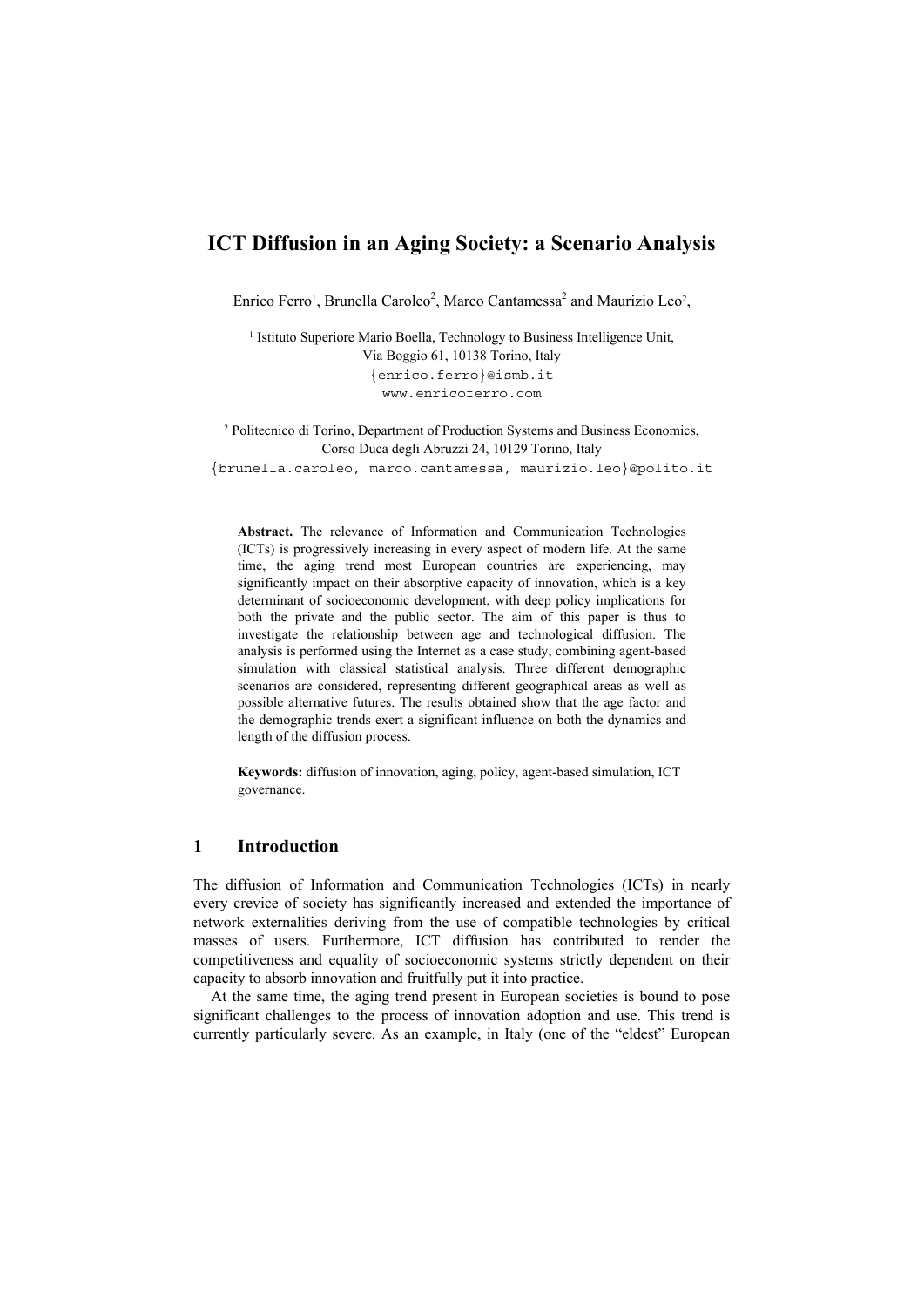countries) the percentage of people over 65 as of 2008 is equal to 20% and is expected to reach 35% by 2050 [1].

Technological paradigms are, in fact, highly intertwined with users' generations, whose ability to migrate across them is significantly influenced -among other factorsby age, and this is particularly true for innovations that are related to knowledge and cognition [2]. If the demographic distribution of a population were in steady state, technology diffusion processes, though dependent on age, would be independent from the distribution. However, when the demographic distribution does change, it is likely that this will affect technology diffusion processes. In such scenario, national and regional governments might have to deal with unprecedented challenges requiring a profound rethinking of the policy and strategic approaches so far implemented. The situation thus calls for a deep understanding of the problem dynamics and dimensions, necessary to identify timely policy responses and the minimization of errors.

This paper presents the results of the first phase of the I-PAS project financed by Regione Piemonte (IT) on 'Innovation Policies for an Aging Society'. The main objective of such project is to investigate the influence of the aging trend on the innovation absorption capacity of a socioeconomic system, and to identify the most suitable policy responses. A decision support tool will be developed allowing to test different policies, thus resulting in more informed political choices. The present article constitutes a preliminary contribution to the achievement of such objectives, starting to investigate the relationship between demographic trends and the corresponding evolution of diffusion phenomena.

The research question, object of the present paper, can be summarized in: "*what will be the impact of demographic changes on technology adoption?*". Answering this question represents a first step to assess policies to make timely and more informed choices on which course of action to take.

Different demographic scenarios are considered, in order to represent three main trends currently present worldwide (Figure 2):

- ─ Setting 1, *aging* societies: populations experiencing a heavy aging trend, i.e. aged people is going to constitute the prevailing part of the population (e.g. Italy, Germany, Japan);
- ─ Setting 2, *middle-aged* societies: populations in which the middle-aged demographic distribution will expand, becoming dominant (e.g. India);
- ─ Setting 3, *young* societies: populations in which the aging phenomenon is going to be only slightly present (e.g. sub-Saharan countries), thus going to be mainly composed by young cohorts.

The change of technological adoption is simulated through agent-based modeling, in order to overcome the limits of "traditional" analytical models in the treatment of complex dynamic systems. The results of the simulation are subsequently explored via statistical analyses in order to obtain a flexible yet robust methodology.

The article is structured as follows: in the next Section a literature review on technology diffusion related to the aging issue is proposed; Section 3 presents demographic data and trends; an example of technology diffusion data related to age is given. In Section 4, three demographic settings are introduced: simulation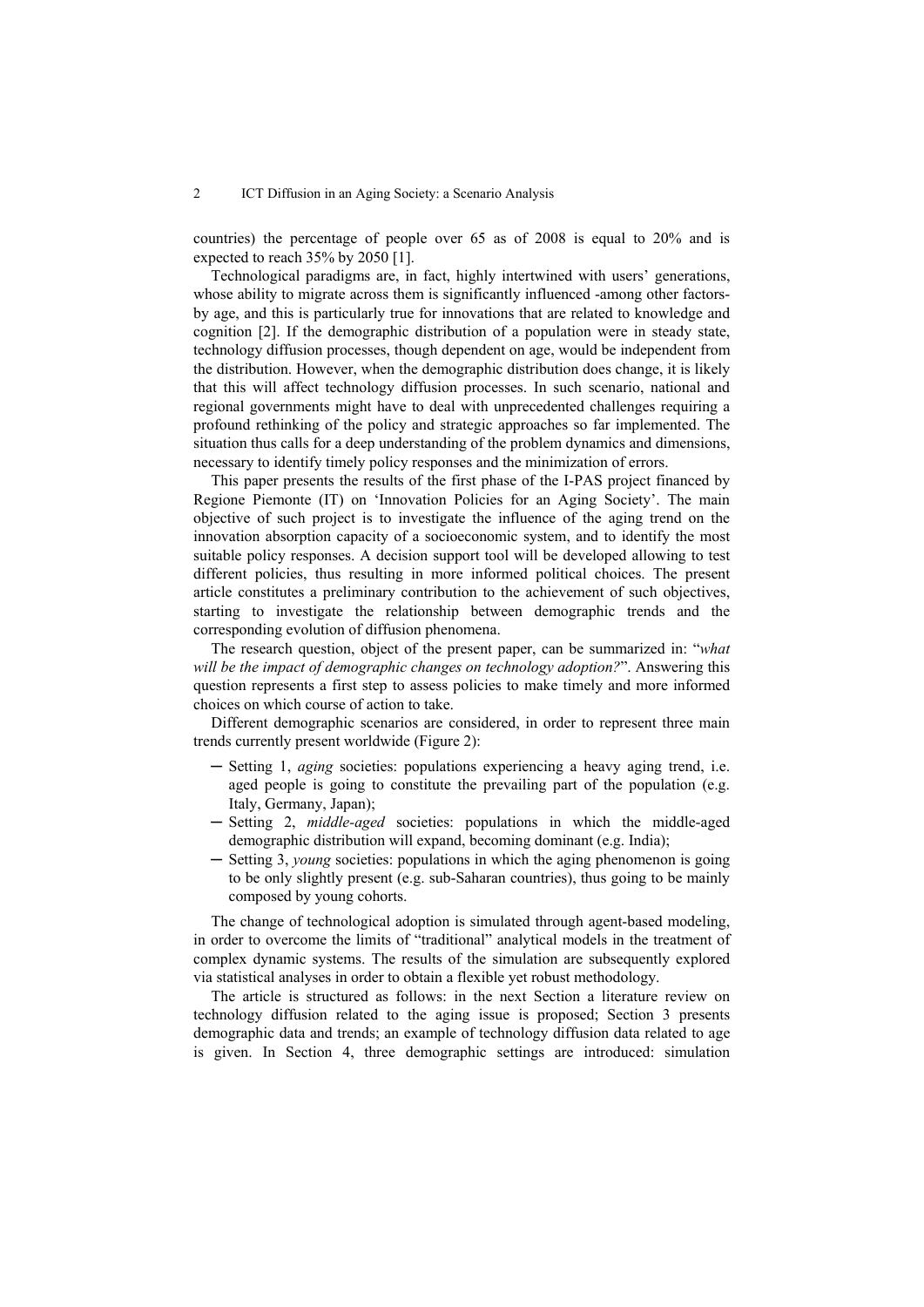parameters and assumptions are described and results are then discussed. Finally, conclusions are drawn and some implications for further research and practice are discussed.

## **2 State of the art**

The demographic change due to an increase of the elderly population represents a well-known phenomenon currently experienced in many countries [3, 4].

Over the last decade, the core of the literature dealing with the aging of societies has mainly focused on welfare state systems. To exemplify, Casey [5] discussed the possible impacts of aging on expenditure and fiscal pressures. Anderson [6] studied the effects of population aging on retirement policies, as well as on health spending and on workforce composition, seeking to identify policy actions useful to face the phenomenon.

More recently, the issue of aging has been embraced by the European Commission as part of its eInclusion policy. This resulted in a number of studies and projects mainly focused on understanding how ICT could improve the life of elderly people [7, 8]. Nevertheless, little attention has so far been paid to the aggregate effect of aging on the innovation absorption performance of a socioeconomic system.

The role of innovation as a major driving force in economic growth and social development has been in fact repeatedly recognized over the last decades. Technological progress has been found to be responsible for up to one half of the growth of a country economy [9].

Looking at the literature on diffusion of innovation, the role of age in technological adoption is not clearly defined. As Rogers wrote [10], "about half of the diffusion studies on the relationship of age and innovativeness show no relationship, a few found that earlier adopters are younger, and some indicate they are older". However, no empirical evidence is provided in Rogers' book. In addition, this literature strand mainly refers to types of innovation that may be considered significantly different in terms of preconditions for adoption from Internet related technologies (e.g. cognitive skills, IT literacy, language barriers in accessing a significant portion of the content available for non-English speaking users, etc.). For this reason, it is probably the right time to reconsider investigating this relationship to shed some light on the potential impacts that the ageing of societies could exert on countries' ability to absorb innovation.

In this respect, the strand of literature focusing on digital divide has provided useful insights on the differences among generation in the adoption and usage of ICTs [11-14]. This in an attempt to foster a higher level of eInclusion that is considered to be instrumental to increase social cohesion, quality of life and the diffusion of complementary activities such as eGovernment, eParticipation and eCommerce. As a matter of fact, while eGovernment is establishing as the most important public sector reform strategy, age is a factor which may strongly affect its usage [15].

The contribution that this paper intends to bring to the existing body of knowledge on this topic is threefold. Firstly, an investigation of the relationship between Rogers'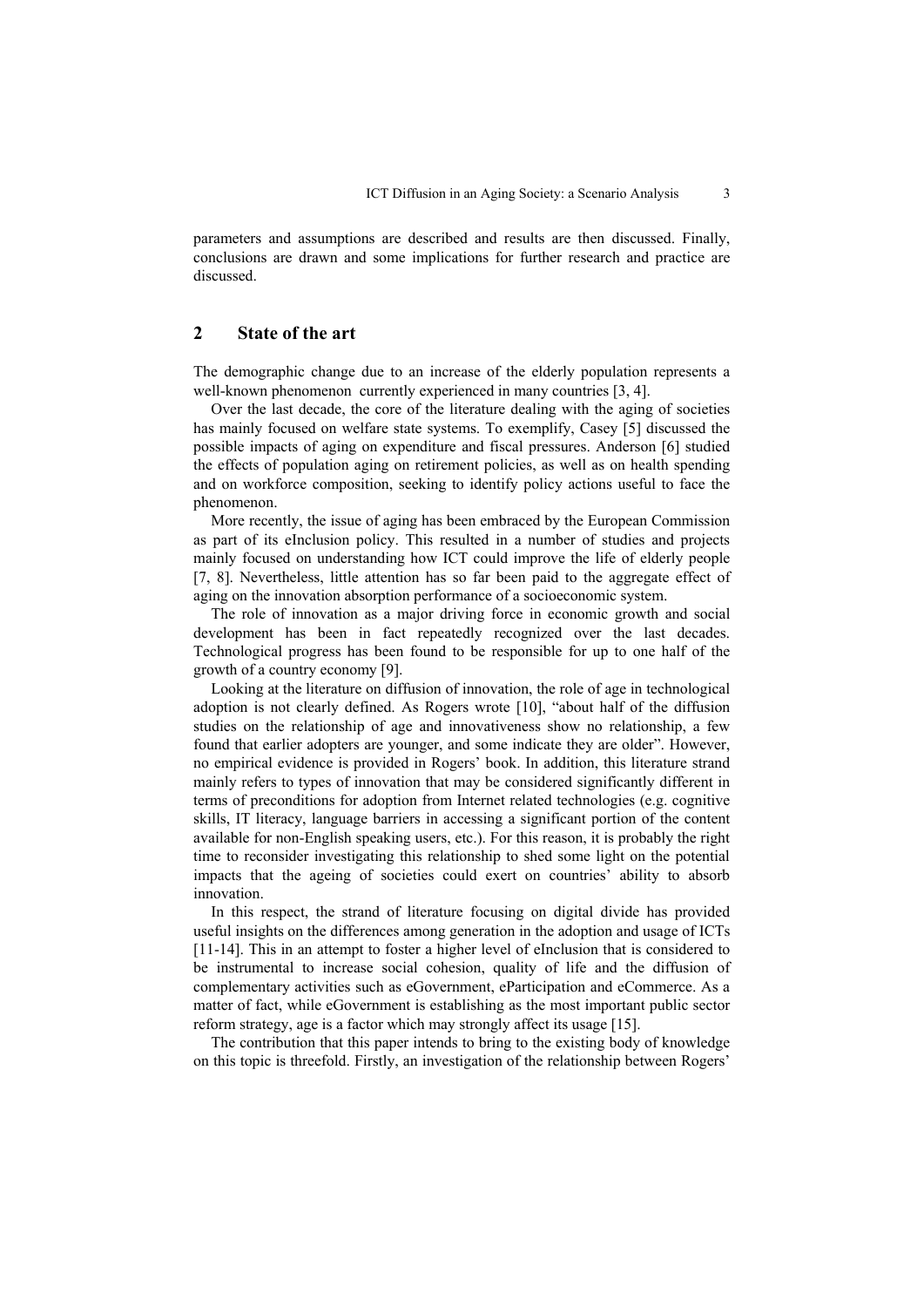categories of adopters for Internet related technologies. Secondly, a better understanding of the diffusion process within age classes in terms of innovation and imitation. Thirdly, a dynamic assessment (through agent based simulation) of the future impact of the aging societies on their ability to absorb innovation.

## **3 Data and Demographic Trends**

As introduced in Section 1, the aging phenomenon is going to represent one of the main socioeconomic challenges in the next decades. As an example, Figure 1 shows the comparison of the old-age dependency ratio in some World countries in 2010 and 2050 [16]; this indicator represents the number of people aged 65 and over as percentage of labor force (aged 15-64); for instance, Japanese and Italian old-age dependency ratios will double.



**Fig. 1.** Old-age dependency ratios in 2010 and 2050 in some World countries (source: United Nations, 2009).

The aging trend is noticeable also in the population pyramid shift that some countries are experiencing (Figure 2): on the one hand, the declining birth rate is going to reduce young generations consistency, and on the other hand the postponement of decease age will increase life expectancy. Even the migratory flows (accounted for in the demographic projections shown in Figure 2) seem not to exert any significant offsetting effect.

In order to analyze the relationship between the aging trend and technological adoption, the process of Internet diffusion has been used as a case study.

Although age may by no means be considered as the only determinant of Internet access and usage (as a matter of fact, education and income have also been proven [13, 14] to exert a significant influence), the next section will attempt to investigate and isolate the influence that the age variable may exert on Internet adoption, setting the stage for the simulation of alternative scenarios aimed at testing the impacts of three different demographic trends on innovation absorptive capacity of a given socioeconomic system.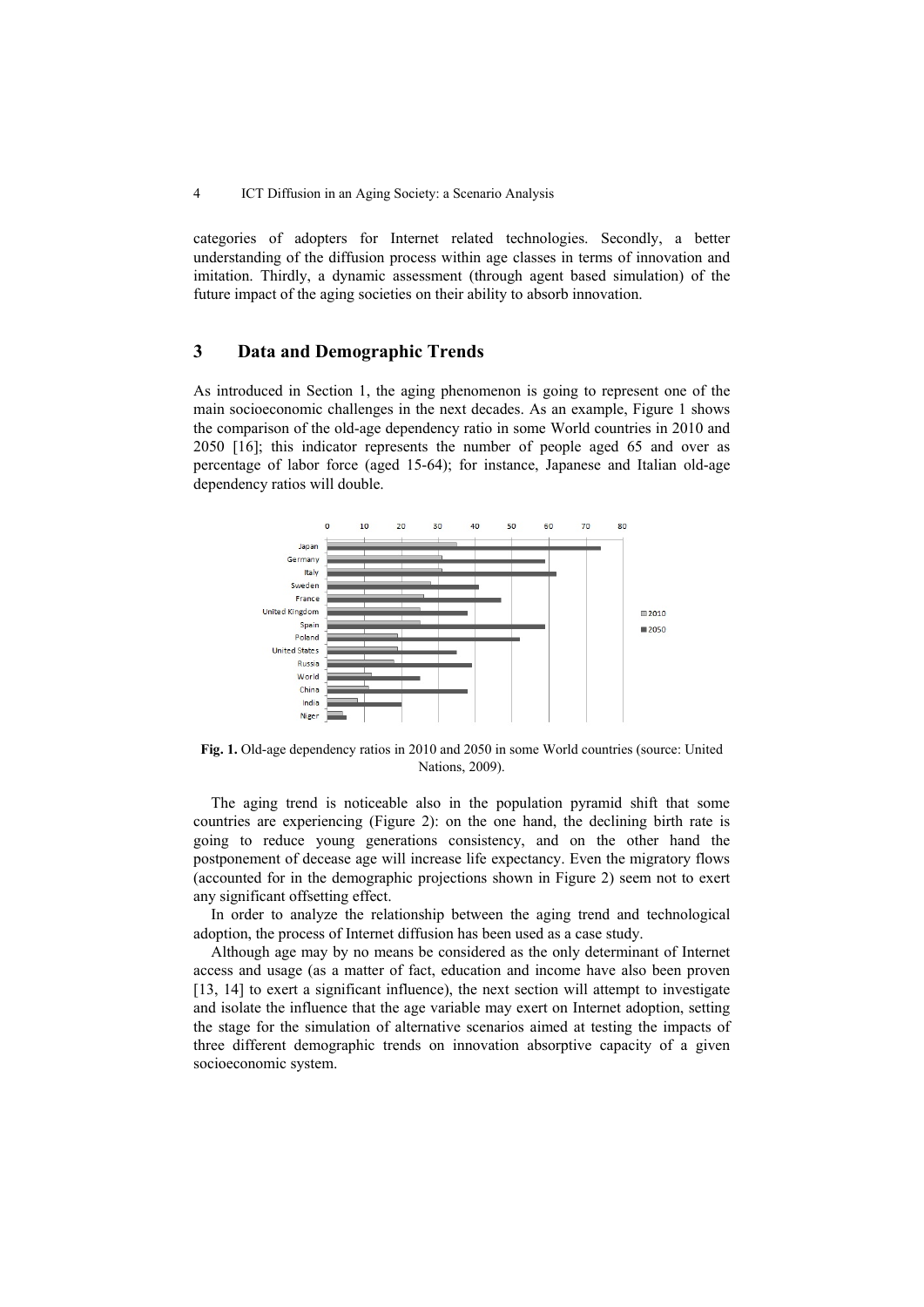

**Fig. 2.** Population pyramids of Germany, India and Niger: comparison between 2005 and 2050 (source: United Nations, 2009).

#### **3.1 Internet Penetration Data by Age Groups: the Case of Germany**

Figure 3 shows the data on the diffusion of Internet technology in Germany from 1997 to 2008, considering each age group separately [17]. It is interesting to map this pattern of diffusion within the different age groups against the well-known categorization of adopters by Rogers [10] in order to understand the distribution of Internet innovators and laggards as a function of age. To this aim, an estimate of earlier data (since 1990) by a logistic regression has been necessary to analyze the distribution of the first stage of diffusion (innovators).

The resulting composition of Rogers' categories for Internet diffusion divided by age groups is summarized in Figure 4. Some important considerations may be put forward:

─ innovators are constituted almost exclusively by the active population (20-59 years old); it is likely that, in the first stages of diffusion, people began using the Internet because it was a necessity connected to work; furthermore, Internet connections were quite expensive, and only people with a substantial income were able to afford it;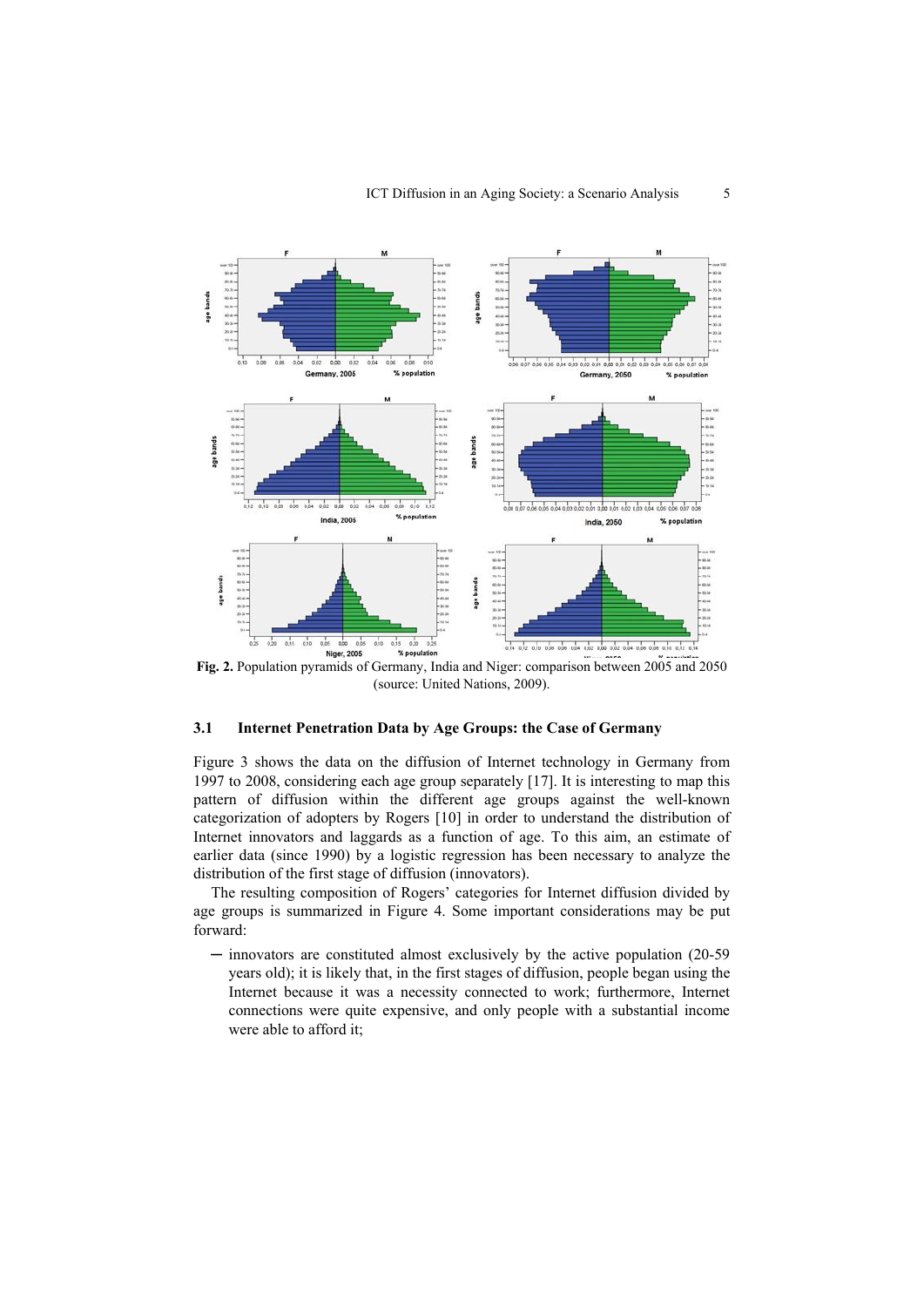#### 6 ICT Diffusion in an Aging Society: a Scenario Analysis

- ─ for subsequent categories (early adopters and early majority) the Internet diffused among younger people, becoming both an entertainment tool and a useful support for education;
- ─ the number of elder people using Internet is increasing though penetration in the over-60 population is lower than 30%, and the threshold defining *laggards* (84% of total population) has not been reached yet.



**Fig. 3.** Internet penetration by age in Germany, 1997 – 2008 (source: ARD/ZDF-Onlinestudie, 2008).



**Fig. 4.** Composition of Rogers' categories by age for Internet technology.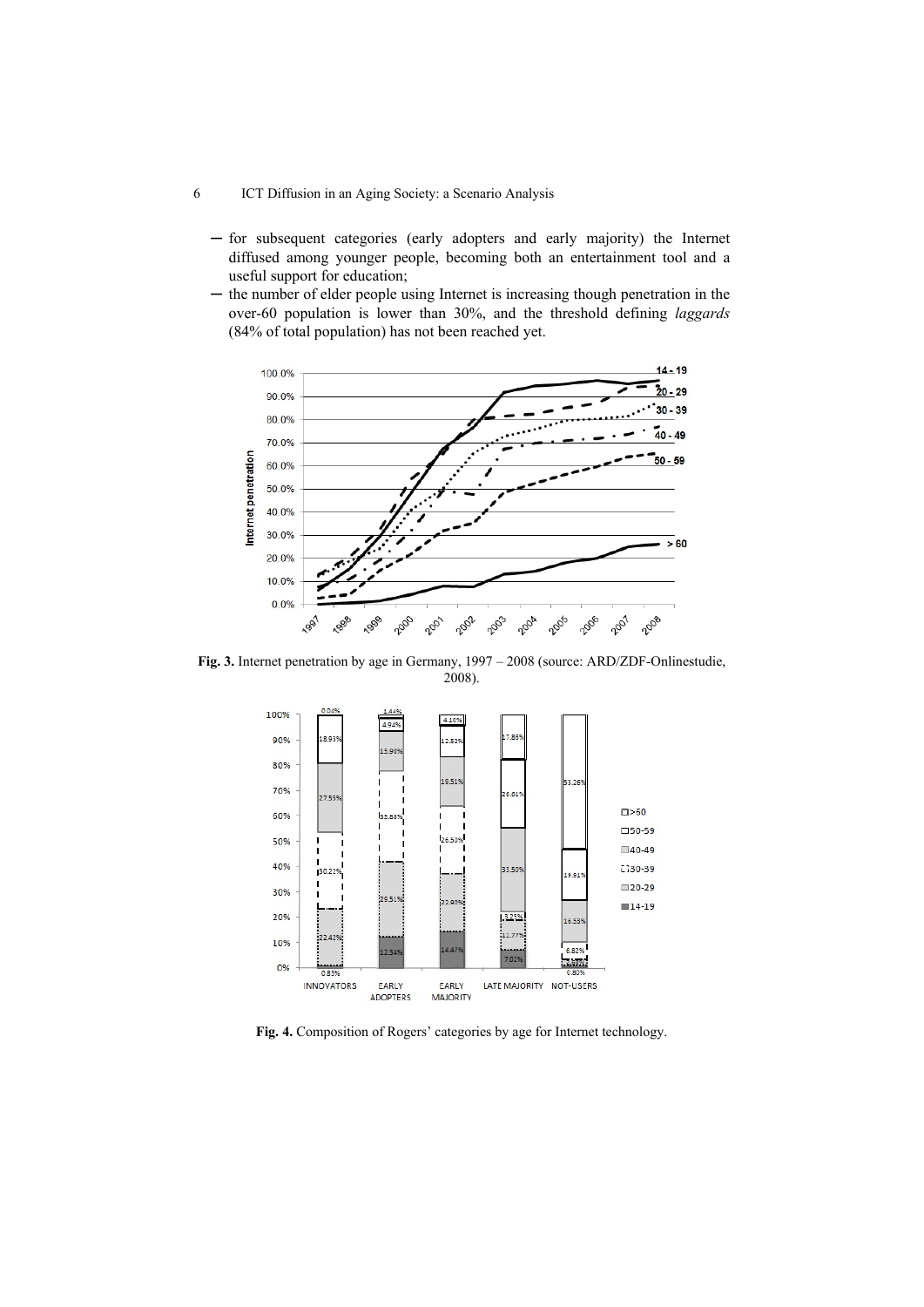Other interesting results emerge by identifying the Bass model parameters [18] of the diffusion curves for each age group (Table 1); innovation  $(p)$  and imitation  $(q)$ parameters have been estimated using a non-linear regression model [19] and neglecting inter-group imitative effects.

|           | Innovation parameter $(p)$ | Imitation parameter $(q)$ |  |
|-----------|----------------------------|---------------------------|--|
| $14 - 19$ | 0.0360                     | 0.7579                    |  |
| $20 - 29$ | 0.1111                     | 0.2746                    |  |
| $30 - 39$ | 0.0970                     | 0.1790                    |  |
| $40 - 49$ | 0.0828                     | 0.1345                    |  |
| $50 - 59$ | 0.0522                     | 0.1350                    |  |
| -60       | 0.0098                     | 0.1610                    |  |

**Table 1.** Estimates of Bass parameters for each age group.

Not surprisingly, given the strong network externalities present in Internet technology, the diffusion process appears to have been strongly affected by an imitative effect and especially in the youngest population  $(14 - 19)$ . Interestingly enough, both parameters substantially differ from one age group to another.

Once identified the main parameters involved in the diffusion of Internet technology as a function of age, it is possible to analyze how the technology adoption will evolve in different demographic scenarios.

#### **4 Scenarios and simulations**

Three settings (Figure 2) have been considered to represent the situation that different countries in the world could face in the future from a demographic perspective.

- The first scenario (*aging* societies) corresponds to the case of low birth rates and low death rates, peculiar of the population pyramids of developed countries. The parameters of this setting refer to Eurostat data about Germany in 2007 [1] and may be considered representative of other countries (such as Italy, Japan and Spain) affected by both current and future aging of the population.
- The second scenario (*middle-aged* societies) corresponds to the situation which countries characterized by high birth rates and low death rates could experience in the near future, such as India and Latin America. The parameters of this setting refer to India [16].
- The third scenario (*young* societies) corresponds to the case of high birth and death rates, peculiar of the population pyramids of most developing countries, such as African Sub-Saharan ones. The parameters of this setting refer to Niger [16].

Annual death rates and birth rates for each setting are summarized in Table 2 and 3, respectively.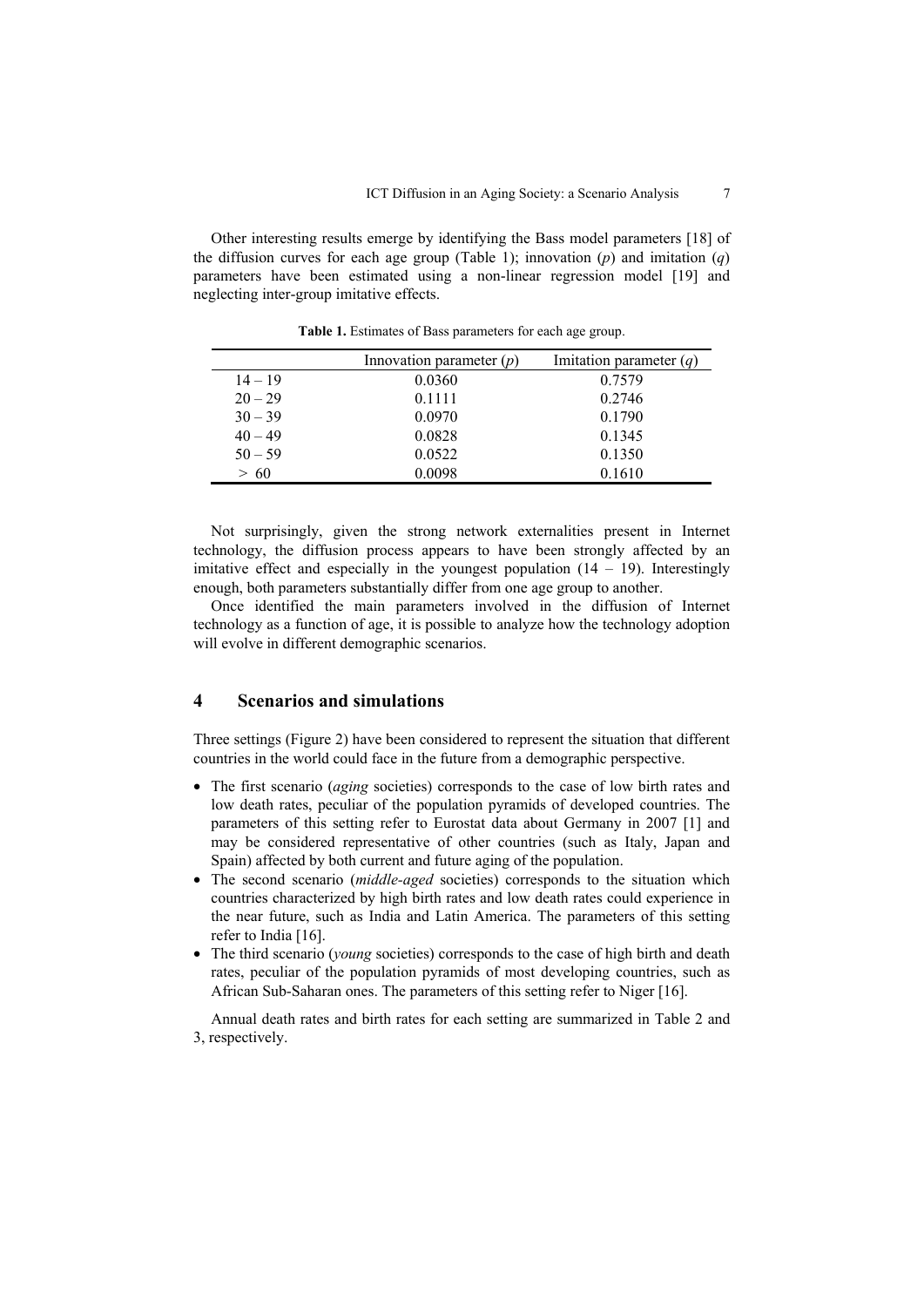|           | Setting 1:             | Setting 2: <i>middle</i> - | Setting 3:      |
|-----------|------------------------|----------------------------|-----------------|
|           | <i>aging</i> societies | <i>aged</i> societies      | young societies |
| $0 - 14$  | $0.04\%$               | $0.30\%$                   | $1.67\%$        |
| $15 - 19$ | $0.02\%$               | $0.17\%$                   | $0.41\%$        |
| $20 - 29$ | $0.04\%$               | $0.25\%$                   | $0.87\%$        |
| $30 - 39$ | $0.06\%$               | $0.38 \%$                  | $1.21\%$        |
| $40 - 49$ | $0.18 \%$              | $0.59\%$                   | $1.66\%$        |
| $50 - 59$ | $0.50 \%$              | 1.38 %                     | $2.50\%$        |
| > 60      | $3.55\%$               | 5.49 %                     | 5.94 $%$        |

**Table 2.** Annual death rates for each setting.

**Table 3.** Annual birth rates for each setting.

|            | Setting $1$ :          | Setting 2: <i>middle</i> - | Setting $3$ :          |
|------------|------------------------|----------------------------|------------------------|
|            | <i>aging</i> societies | <i>aged</i> societies      | <i>young</i> societies |
| Birth rate | $0.83\%$               | $2.30\%$                   | 5.41 %                 |



**Fig. 5.** Flowchart of the agent-based simulation.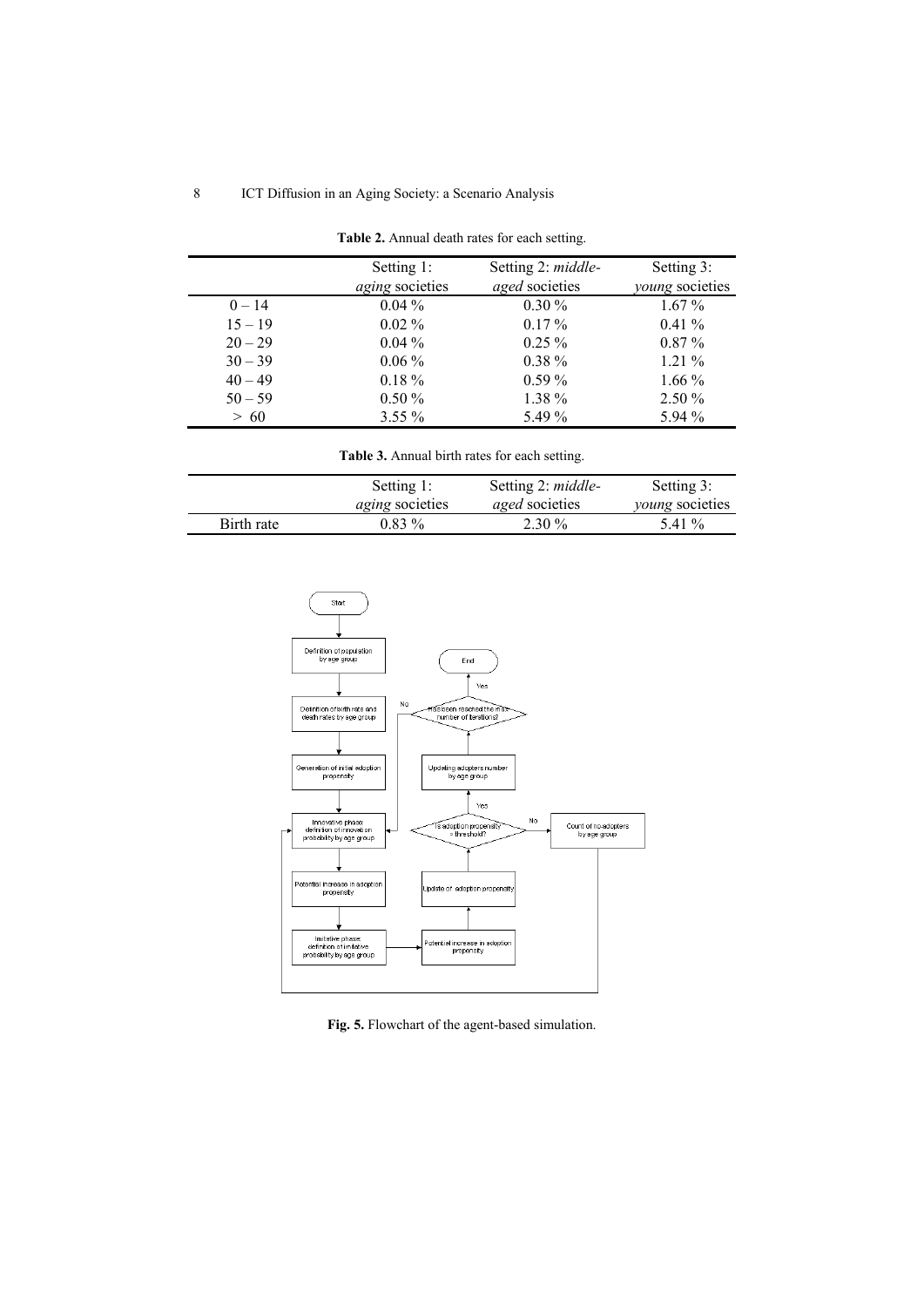For each scenario, 15 simulation runs have been performed, in order to have statistically significant outputs; the duration of a single simulation run corresponds to a period of 30 years (equivalent to 1600 time buckets).

The flowchart of the simulation is represented in Figure 5 and is based on the progressive growth of an "adoption propensity" by each individual – affected by exogenous and imitative effects – until an "adoption threshold" is reached. Age of each agent is deterministically updated as time goes by. The adoption threshold is kept fixed for the whole duration of the simulation; this hypothesis is valid if the difficulty of accessing the technology can be supposed to be constant during the entire time horizon. Future work will be performed in the case in which the adoption threshold varies in time. This would allow studying cases in which adoption becomes easier (e.g. if price tends to decrease) or more difficult (e.g. if it becomes more difficult to switch from an established to a new paradigm) as time goes by.

#### **4.1 Simulations Results**

Figure 6 represents the output of simulations referred to the first scenario (aging societies) and projecting into the future the diffusion processes presented in Figure 3.

This plot depicts the diffusion processes among the different age ranges and shows the persistence of an adoption gap between people aged over 60 and the rest of the population.



**Fig. 6.** Results of the simulation for Scenario 1: technology diffusion for each age group.

The digital gap of people aged over 60 is more noticeable in comparison with the correspondent demography (dashed line in Figure 7).

Due to lack of space available, we do not present detailed results for the other two settings. Figure 8 compares the diffusion curves of the three demographic scenarios over a thirty-year period for a possible future technology. *All the other variables being equal except for age* (therefore not accounting for, e.g., the socio-economic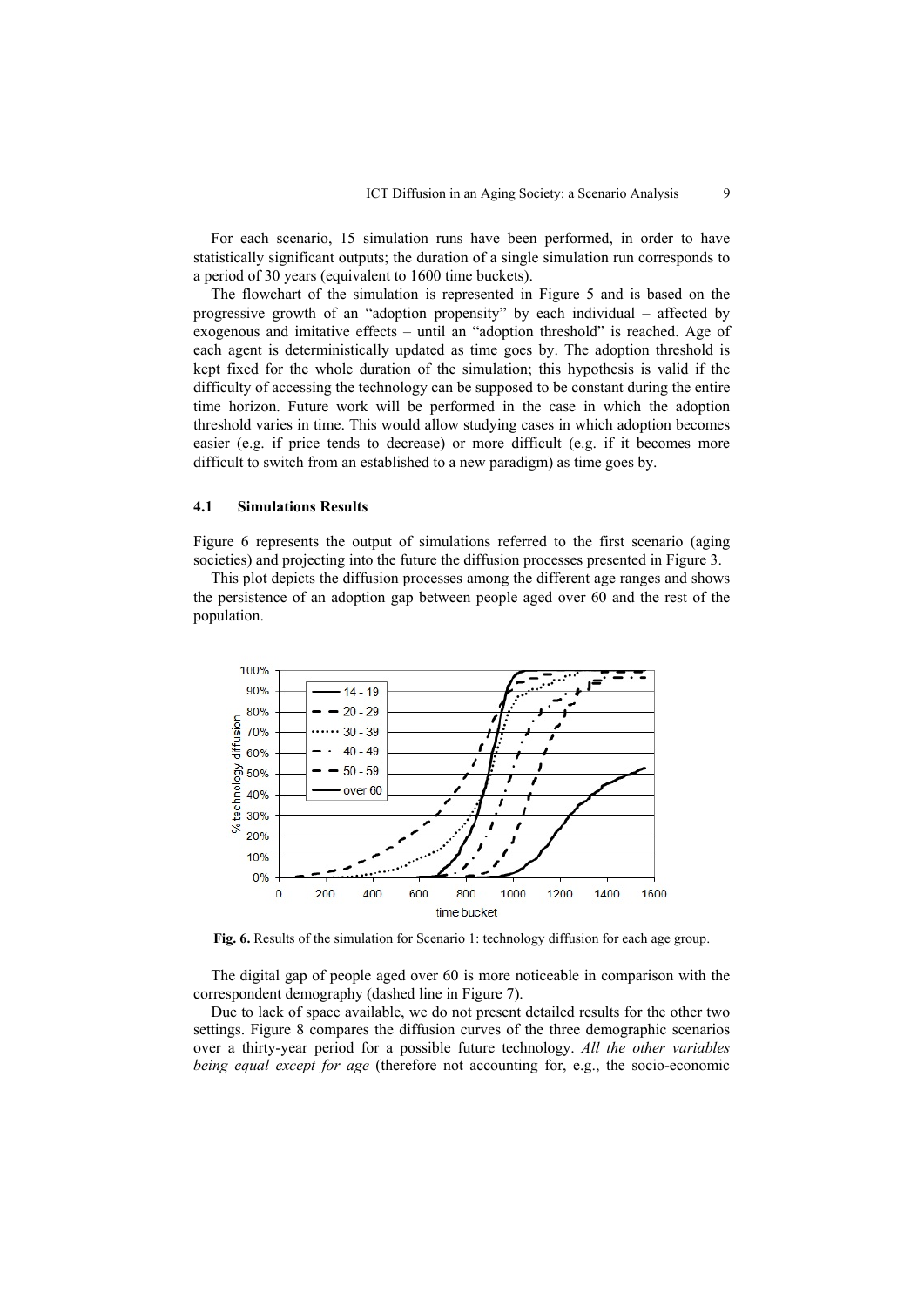#### 10 ICT Diffusion in an Aging Society: a Scenario Analysis

context of each country), technology diffusion in aging societies (setting 1) is slower than in younger ones. In addition, using the concept of S-time-distance proposed by Sicherl [20], the time advantage between middle-aged/young societies and aging ones at the end of the simulation may be quantified in 9 years.



**Fig. 7.** Adoption of people aged over 60 in Scenario 1, compared with the demography.

This is probably due to the composition of non- or late adopters of the technology, which are concentrated in the elder population; since diffusion seems to propagate similarly in scenario 2 and 3, and since in such settings the proportion of people aged over 60 is quite similar, it is likely that the factor that influences the most the process of technology diffusion is the portion of people aged over 60 in the population, and not the composition of the remaining population. This information could be precious for policy makers, highlighting the concept that they should design and address specific policies to the elderly.



**Fig. 8.** Diffusion curves corresponding to the three scenarios.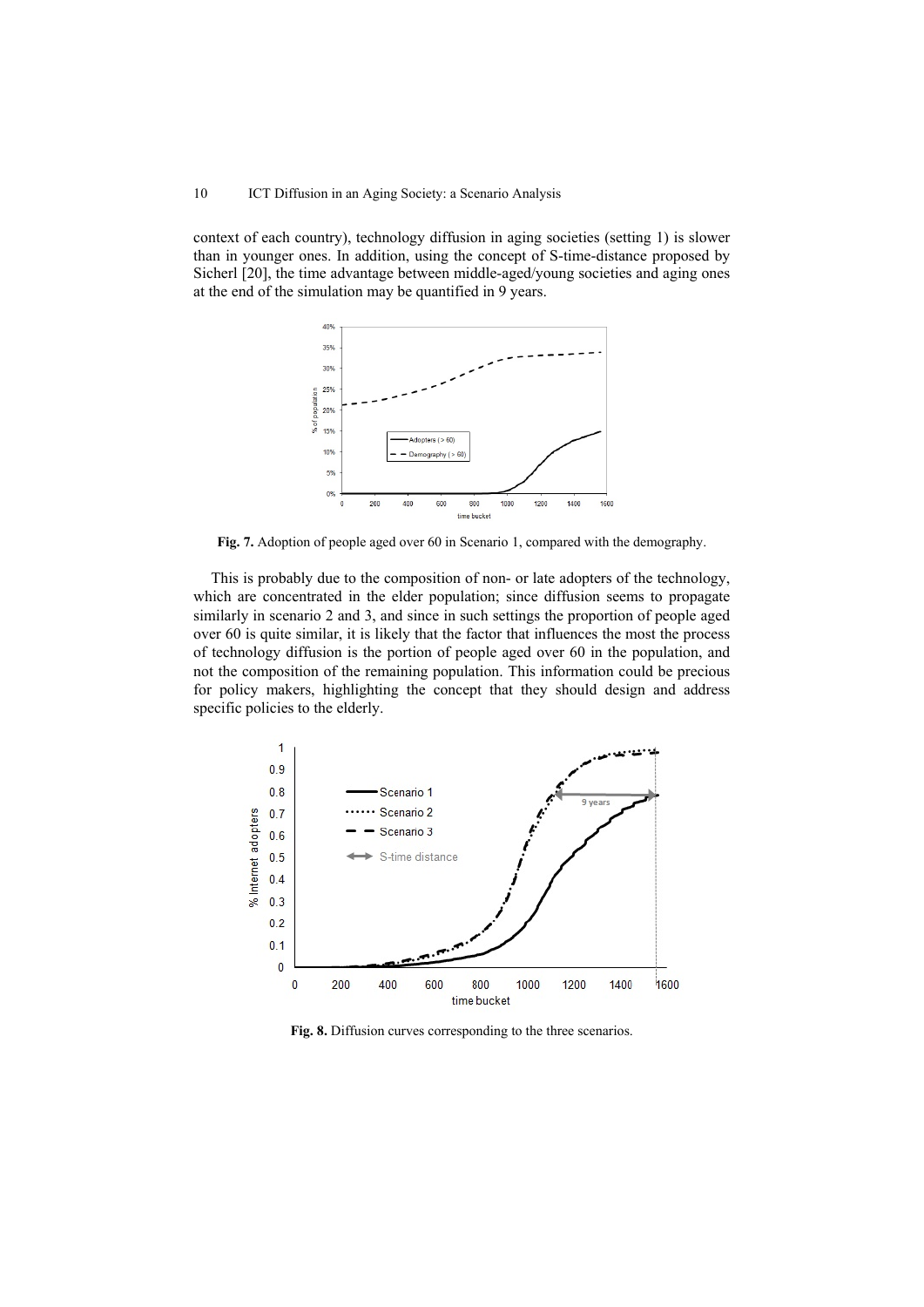## **5 Conclusions**

This paper intended to present the results of the preliminary work conducted in the context of the I-PAS project. The analysis mainly focused on better understanding the relationship between age and technology adoption. This was done in an attempt to assess the relevance of the aging trends on the diffusion processes of future technologies and, more in general, on the innovation absorptive capacity of socioeconomic systems. To this aim three sets of analyses have been performed, using the Internet as a case of study.

Firstly, the diffusion process present inside each age group has been studied revealing that age impacts on both its innovative and imitative aspects. The word-ofmouth effect appears to be the most relevant across all age groups and to exert a strong influence on youngest people (14-19). A significant role of the imitative effect may also be found in the eldest portion of population (over 60). Furthermore, the distribution of age groups inside Rogers' categories has been analyzed, showing a higher concentration of over 60 among laggards (currently non-users). This represents an indication of the reduced propensity of this age group towards the adoption of innovation.

Secondly, the process of Internet diffusion for the "European" setting has been projected in the future through an agent-based simulation. The results obtained show that the eldest portion of the population (over 60) most likely will not become adopters for a long period, if at all.

Finally, the "European" *aging* scenario has been compared to other two demographic settings (*middle-aged* and *young* societies). This comparison allowed us to understand that the most influencing factor is the proportion of people aged over 60 in the population (as a matter of fact, the diffusion processes for other two scenarios do not show any significant difference). This translates into a potential digital gap between aging and younger societies, quantifiable –at the end of the time horizon- as a S-time distance of 9 years or a difference in penetration equal to about 20% (Figure 8).

When developing policies for the diffusion of a technology (such as the Internet), policy makers should therefore take into account the age factor, since it is one (obviously not the unique) relevant factor in the diffusion process. It is therefore of primary importance that policy makers become aware of which aging scenario they will have to face, and design and shape their actions accordingly.

Concluding, the results presented in this paper constitute a stepping stone for further investigation. Further research will be necessary in order to understand if and how these conclusions may be extended to other types of technologies. Future work will be directed towards the identification and simulation of alternative policies that may help reducing the impact of aging on the innovation absorptive capacity of a socioeconomic system. The comparative assessment of the effectiveness of alternative policy actions will in fact be instrumental to allow policy makers to timely respond to the challenges posed by the aging of society through more suitable and informed choices.